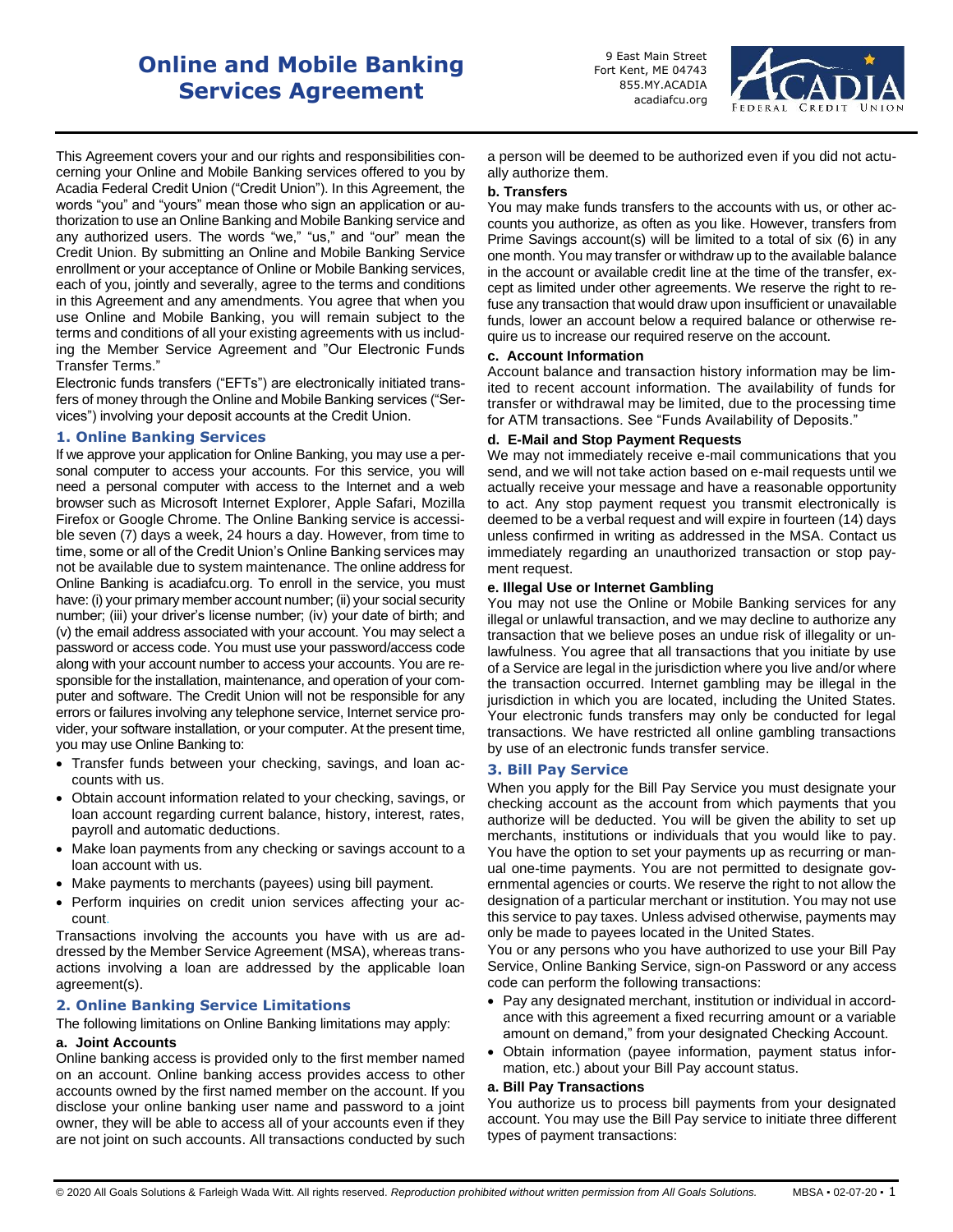- "On demand" or "one-time" payments are payments that are not reoccurring. You set up the payment date and amount each time you wish to make a payment to the payee. You may cancel or edit a payment if the status is pending.
- "Expedited" payments are delivered faster than standard payments. These payments are subject to a fee as set forth in the Rate and Fee Disclosures. You **cannot** cancel or edit an expedited payment once it has been submitted.
- "Recurring" payments are payments that are reoccurring on a fixed due date and fixed amount. You have an option in the Bill Pay system to set these automatic payments to continue indefinitely or set a maturity date. You may cancel or edit a payment if the status is pending.
- Bill Payment transactions are limited to \$700.00 per transaction and \$1400.00 per day.

# **b. Authorized Payments**

When you transmit a bill payment instruction to us, you authorize us to transfer funds to make the bill payment transaction from your checking account or any other account you designate. We will process bill payment transfer requests only to those payees the Credit Union has designated in its User Instructions and such payees as you authorize and for whom the Credit Union has the proper payee code number. The Credit Union will not process any bill payment transfer if we know the required transaction information is incomplete. In any event, the Credit Union will not be liable for any transaction that contains incorrect information that the Credit Union was not responsible for entering or knowing. If there are insufficient funds in your account to make the bill payment request, we may either refuse to make the payment or make the payment and transfer funds from any overdraft protection account you have established. The Credit Union reserves the right to refuse to process payment instructions that reasonably appear to the Credit Union to be fraudulent or erroneous.

# **c. Processing Payments**

The amount of your requested bill payments will be deducted from your account (normally within two business days of the date that the payment is transmitted to the payee). You will receive a confirmation number at the time of each transaction. Therefore, you must have sufficient funds available to cover your payment on the date in which the payment is scheduled to be issued.

Bill payments are delivered to the payee either electronically, which may take up to five business days from the Scheduled Debit Date, or by check to those payees not set up to accept electronic payments, which may take up to ten business days from the Scheduled Debit Date. It is your responsibility to schedule your bill payments in such a manner that your obligations will be paid on time. You should enter and transmit your bill payment instructions at least ten (10) business days before a bill is due. If you do not allow sufficient time, you assume full responsibility for any late payments or finance charges that may be imposed as a result of your failure to transmit a timely bill payment authorization.

# **d. Canceling or Changing Bill Payments**

You may cancel or stop payment on Future and Recurring bill payments instructions under certain circumstances by following the instructions provided. If you discover an error in or want to change a payment instruction (i.e. payment date or payment amount) for a bill payment that you have already scheduled for transmission through the Bill Pay service, you may electronically edit or cancel your payment request through the Bill Pay service. Your cancellation request must be entered and transmitted through the Bill Pay service before the date you have scheduled for payment. If your request is not timely entered, you will be responsible for the payment.

If you wish to place a verbal stop payment on a recurring bill payment transaction, not using the Bill Pay service, the Credit Union must receive your verbal stop payment request at least three (3) business days before the Scheduled Debit Date. You may call the Credit Union at the telephone number set forth in Section 5 to request a stop payment. If you call, the Credit Union may require you to confirm your stop payment request in writing within 14 days after the call.

# **e. Third Party Services**

The actual payment mailings (Checks) and electronic fund transfers of bill payments are handled by an independent third party. Neither the Credit Union nor our third-party affiliates will be responsible for the completion and accuracy of the transaction information that you submit, add, or delete from the online bill payment platform.

**1) A2A and P2P Services.** Transfers using the A2A service or P2P service are subject to limitations that will be disclosed to you at the time you initiate the service.

# **3. Mobile Banking Services**

#### **a. Service Access**

Mobile Banking is a personal financial information management service that allows you to access account information, make payments to merchants who have previously consented to accept payments through our Online Banking service and make such other transactions as described above using compatible and supported mobile phones and wireless devices ("Wireless Device"). You agree and understand that the Mobile Banking service may not be accessible or may have limited utility over some mobile telephone networks, such as while roaming. The services that you may access through Mobile Banking are the same account and service transactions available through Online Banking.

In addition, using Mobile Banking you may:

• Make deposits to the account(s) you have with us using the Mobile Deposit Service

When you register for Mobile Banking, the designated accounts and bill payment payees linked to the account through Online Account Access will be accessible through Mobile Banking.

#### **b. Use of Services**

You are fully responsible for understanding how to use Mobile Banking before you actually do so, and you must use Mobile Banking in accordance with any use or operational instructions posted on our web site. You are also responsible for your use of your Wireless Device and the Mobile Banking Service software provided to you. If you authorize the use of biometric login (for example, fingerprint or retinal scan) for Mobile Banking, the service may be accessed using any biometric login recognized by your wireless device, even if it is not your own. If you have permitted another person to use their own biometrics to authorize activity on your wireless device, their biometrics will also gain access to Mobile Banking if you have authorized biometric login. We will not be liable to you for any losses caused by your failure to properly use Mobile Banking, the Software or your Wireless Device. You may experience technical or other difficulties related to Mobile Banking that may result in loss of data, personalization settings or other Mobile Banking interruptions. We assume no responsibility for the timeliness, deletion, misdelivery or failure to store any user data, communications or personalization settings in connection with your use of Mobile Banking. We assume no responsibility for the operation, security, or functionality of any Wireless Device or mobile network that you utilize to access Mobile Banking. Financial information shown on Mobile Banking reflects the most recent account information available through Mobile Banking, and may not be current. You agree that we are not liable for delays in updating account information accessed through Mobile Banking. We are not responsible for any actions you take based on information accessed through the Mobile Banking app that is not current. If you need the most current account information, you agree to contact us directly.

In the event we change or upgrade Mobile Banking, you are responsible for making sure you that you understand how to use Mobile Banking as changed or upgraded. We will not be liable to you for any losses caused by your failure to properly use Mobile Banking or your Mobile Device.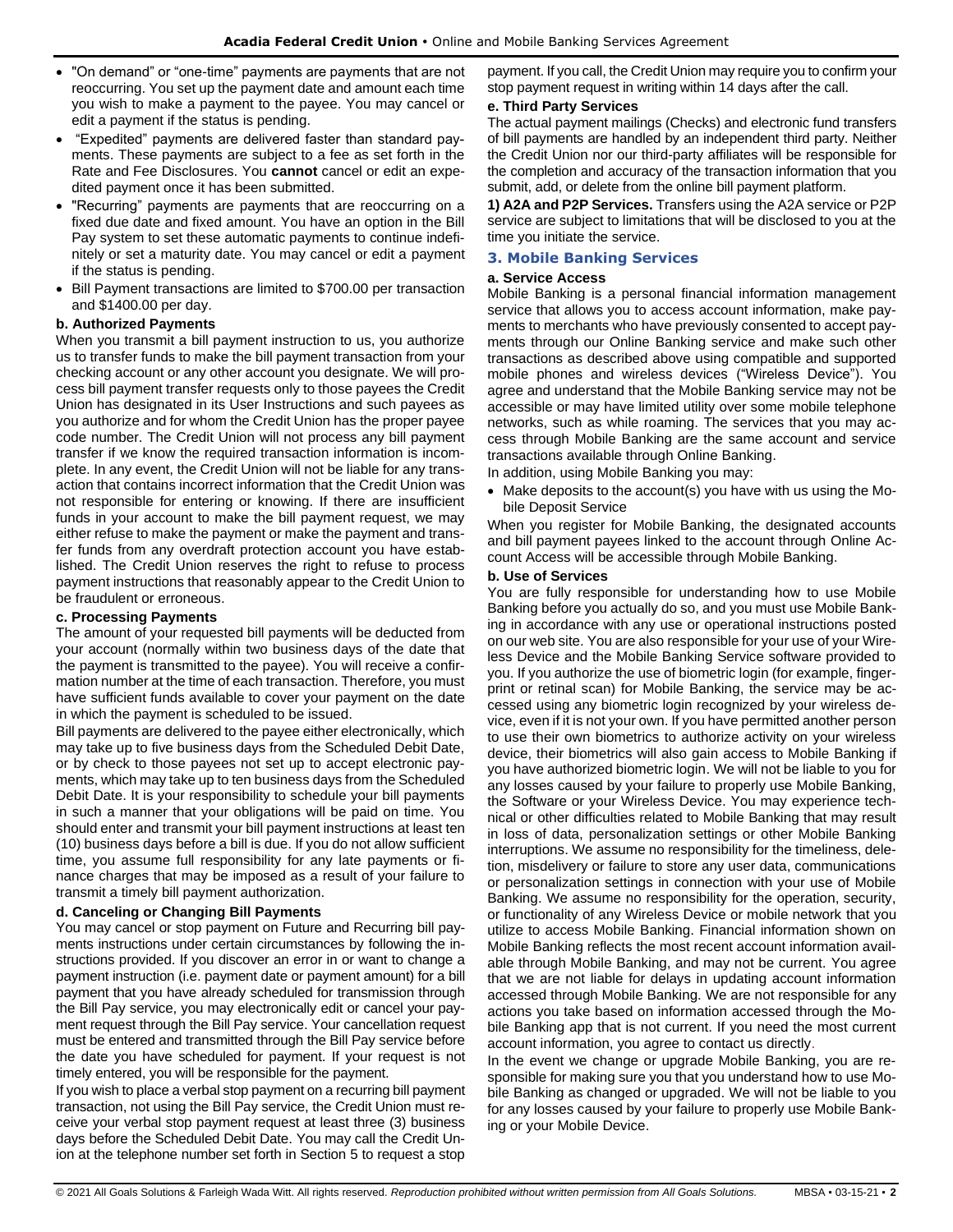#### **c. Relationship to Other Agreements**

You agree that when you use Mobile Banking, you will remain subject to the terms and conditions of your existing agreements with any service providers of yours, including service carrier or provider (e.g., Cingular, Verizon, Sprint, T-Mobile, Alltel, etc.). You understand that those agreements may provide for fees, limitations and restrictions which might impact your use of Mobile Banking (for example, your mobile service carrier or provider may impose data usage or text message charges for your use of or interaction with Mobile Banking, including while downloading the Software, receiving or sending Mobile Banking text messages, or other use of your Mobile Device when using the Software or other products and services provided by Mobile Banking), and you agree to be solely responsible for all such fees, limitations and restrictions. You agree that only your mobile service carrier or provider is responsible for its products and services. Accordingly, you agree to resolve any problems with your carrier or provider directly with your carrier or provider without involving us. You also agree that if you have any problems with Mobile Banking, you will contact us directly.

#### **d. Mobile Banking Software License**

You are hereby granted a personal, limited, non-transferable, nonexclusive, non-sublicensable and non-assignable license ("License") to download, install and use the Software application on your Mobile Device within the United States and its territories. In the event that you obtain a new or different Mobile Device, you will be required to download and install the Software application to that new or different Mobile Device. This License shall be deemed revoked immediately upon:

- your termination of Mobile Banking in accordance with this Agreement;
- your deletion of the Software application from your Mobile Device; or
- our written notice to you at any time with or without cause. If this License is revoked for any of the foregoing reasons, you agree to promptly delete the Software application from your Mobile Device.

#### **e. Your Obligations**

When you use Mobile Banking to access accounts you designate during the registration process, you agree to the following requirements. You agree not to use Mobile Banking or the content or information delivered through Mobile Banking in any way that would: (a) infringe any third-party copyright, patent, trademark, trade secret, or other proprietary rights or rights of publicity or privacy, including any rights in the Software application (b) be fraudulent or involve the sale of counterfeit or stolen items, including, but not limited to, use of Mobile Banking to impersonate another person or entity; (c) violate any law, statute, ordinance or regulation (including, but not limited to, those governing export control, consumer protection, unfair competition, anti-discrimination or false advertising); (d) be false, misleading or inaccurate; (e) create liability for us or our affiliates or service providers, or cause us to lose (in whole or in part) the services of any of our service providers; (f) be defamatory, trade libelous, unlawfully threatening or unlawfully harassing; (g) potentially be perceived as illegal, offensive or objectionable; (h) interfere with or disrupt computer networks connected to Mobile Banking; (i) interfere with or disrupt the use of Mobile Banking by any other user; or (k) use Mobile Banking in such a manner as to gain unauthorized entry or access to the computer systems of others.

# **4. Mobile Banking Service Limitations**

Neither we nor any of our service providers assume responsibility for the timeliness, deletion, misdelivery or failure to store any user data, communications or personalization settings in connection with your use of Mobile Banking. Neither we nor any of our service providers assume responsibility for the operation, security, functionality or availability of any Mobile Device or mobile network which you utilize to access Mobile Banking. You agree to exercise caution when utilizing the Mobile Banking application on your Mobile Device and to use good judgment and discretion when obtaining or transmitting information. Financial information shown on Mobile Banking reflects the most recent account information available through Mobile Banking, and may not be current. You agree that we are not liable for delays in updating account information accessed through Mobile Banking. We are not responsible for any actions you take based on information accessed through the Mobile Banking app that is not current. If you need the most current account information, you agree to contact us directly.

# **5. Mobile Deposit Service**

The Mobile Deposit service allows you to make deposits to your accounts using compatible and supported mobile phones and/or other compatible and supported Mobile Devices.

# **a. Mobile Deposit Capture Process**

If we approve the Mobile Deposit Service for you, you must use username and password to access your accounts. You may photograph an image of checks with your mobile device creating an electronic image and you may transmit the electronic image that the Credit Union will deposit to your account. The Credit Union may, in its discretion, convert items meeting the Credit Union's required standards into substitute checks to facilitate the deposit and collection of such items. You agree that the manner in which checks are cleared or presented for payment shall be determined by Credit Union, in its sole discretion. We reserve the right to select the clearing agents through which we clear checks.

#### **b. Funds Availability**

Funds from items deposited through a Mobile Deposit Capture will be available on the day the item is cleared by the payor bank and the Credit Union has been given credit. Funds deposited using the service will generally be made available within three (3) business day of the day of deposit. Checks deposited after 2:00 pm will be considered to have been deposited on the next business day. There may be additional holds on deposited items as set forth in the Credit Union's Funds Availability disclosure, as amended from time to time, which is incorporated herein by reference. You agree that the imaging and transmitting of checks alone does not constitute receipt by the Credit Union. Also, acknowledgment of receipt or delivery does not constitute an acknowledgment by the Credit Union that the transmission of a check or items does not contain errors or that funds will be available. Checks deposited though Mobile Deposit are not received by the Credit Union until we have acknowledged receipt and provided credit to your account.

#### **c. Deposit Limitations**

You may not use Mobile Deposit to deposit any item greater than \$100,000.00. Total deposits may not exceed \$100,000.00 per day.

#### **d. Deposit Acceptance**

You agree that the Credit Union may at any time, in its sole discretion, refuse to accept deposits of checks from you via a Mobile Deposit session. In the event that the Service is interrupted or is otherwise unavailable, you may deposit checks in person at a Credit Union branch or via night drop or mail or other contractually acceptable method.

# **6. Your Responsibilities for Mobile Deposits**

#### **a. Member Account**

You must designate a Credit Union savings or checking account as the settlement account to be used for the purposes of settling, transactions requested in connection with the Service. We will provide you with details of each specific transaction. You will be responsible for reviewing and balancing of any settlement account.

# **b. Responsibility for Imaging**

You are solely responsible for imaging deposit items, accessing the service from the Credit Union and for maintaining your mobile device. You will be responsible for the payment of all telecommunications expenses associated with the service. The Credit Union shall not be responsible for providing or servicing any scanning equipment or mobile device for you.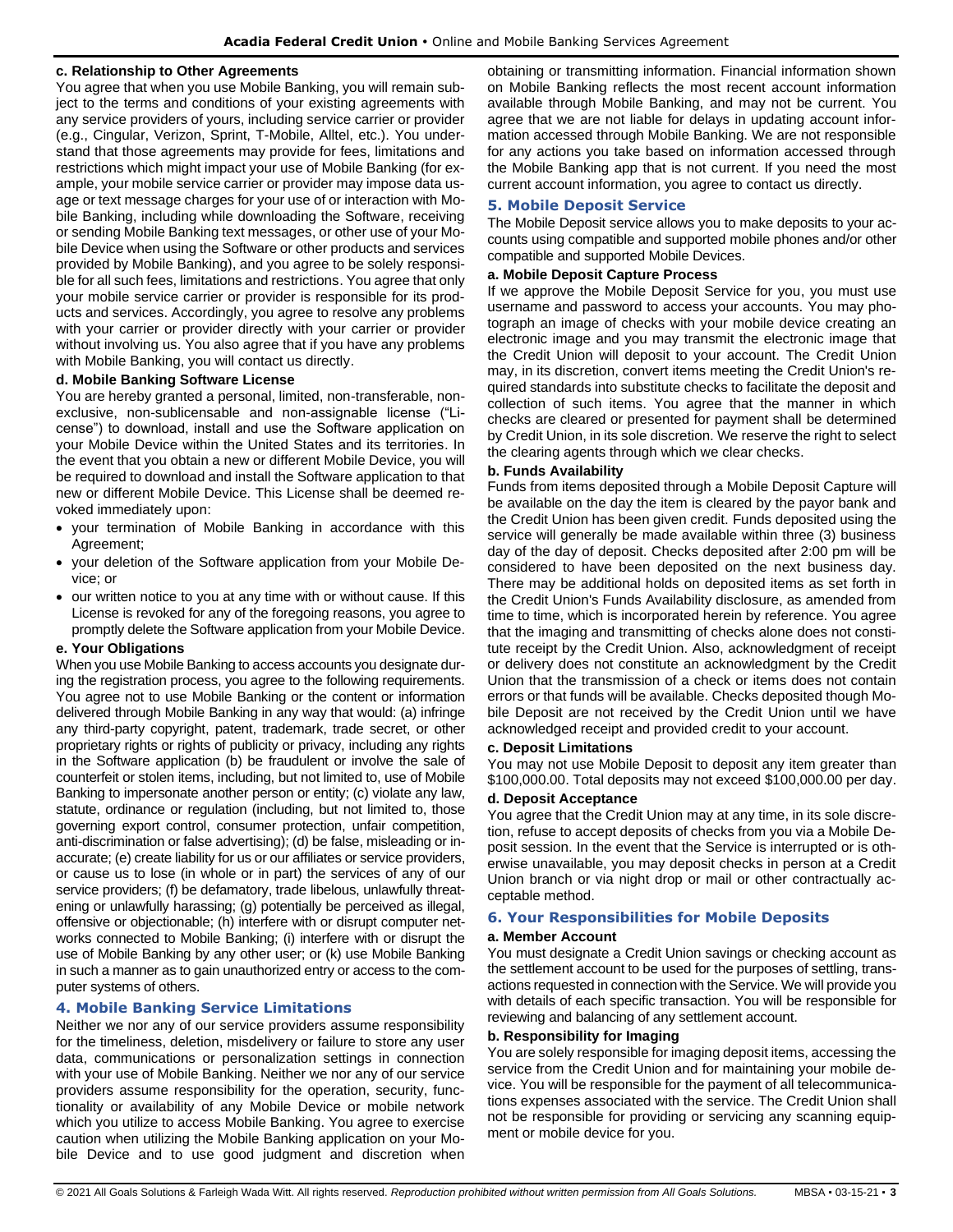#### **c. Deposit Requirements**

You agree that you will only use the Service to deposit checks drawn on financial institutions within the United States. For checks not falling within this requirement you must deposit those checks in person, using a night drop facility or by U.S. Mail. You agree that each check you deposit through the Service will meet the image quality standards directed in the application.

For all mobile check deposits, you must endorse the original paper check with your name and providing: "FOR DEPOSIT ONLY AT ACADIA CREDIT UNION." If you fail to provide this endorsement, we may refuse the deposit and return it to you and you agree to indemnify the Credit Union from any liability or loss to the Credit Union arising from the payment of the original paper check without such required endorsement. Eligible endorsements must include your signature.

# **d. Check Retention & Destruction**

You agree that all checks belong to you and not to the Credit Union and that those items shall be handled in accordance with this Agreement and your Member Service Agreement. After our receipt of a deposit transmission we will acknowledge by electronic means our receipt of such transmission. Your electronic transmission is subject to proof and verification. You will retain the original of all imaged checks that have been deposited via Mobile Deposit for a reasonable period of time in order to verify settlement and credit or to balance periodic statements, but in no case beyond ninety (90) days from the date processed. It is your responsibility to properly destroy and dispose of such original checks after such time. During the period that you maintain any original checks, you understand and agree that you must use a high degree of care to protect these original checks against security risks. These risks include, without limitation:

- theft or reproduction of the original checks (including by employees) for purposes of presentment for deposit of these original checks (i.e., after the original checks have already been presented for deposit via the Service) and
- unauthorized use of information derived from the original checks.

When you dispose of any original checks, you understand and agree that you must use a high degree of care when selecting and implementing disposal procedures to ensure that the original checks are not accessed by unauthorized persons during the disposal process and, once destroyed, the original checks are no longer readable or capable of being reconstructed.

# **e. Deposit Prohibitions**

You agree not to deposit, or attempt to deposit, or allow others, either directly or indirectly, to deposit, or attempt to deposit, by any means:

- Any substitute check, the original of which has already been presented for deposit via the Service;
- Any image of a check that has already been deposited either as an original or as a substitute check;
- Any original check, the substitute check of which has already been presented for deposit via Mobile Deposit;
- Any check made payable (individually or jointly) to someone who is not an owner on your account;
- Any post-dated or stale-dated check;
- Money orders, traveler's checks, or gift checks;
- Starter checks or counter checks; and
- State warrants or other instruments that are not checks;

If you, or any third party, makes, or attempts to make, a deposit in violation of this Subsection you agree to defend, indemnify, and hold Credit Union and its agents harmless from and against all liability, damage and loss arising out of any claims, suits, or demands brought by third parties with respect to any such substitute check or original check. You agree that the aggregate amount of any items which are deposited more than once will be debited from your account, and to the extent funds in your account are insufficient to cover such amount, any balance shall be debited by Credit Union from any other deposit accounts with Credit Union in its sole discretion. You further acknowledge that you and not the Credit Union is responsible for the processing and handling of any original items which are imaged and deposited utilizing the Service and you assume all liability to the drawer of any item imaged using the service or liability arising from the Credit Union's printing of any substitute check from those images.

# **f. Financial Responsibility**

You understand that you remain, solely and exclusively responsible for any and all financial risks, including, without limitation, insufficient funds associated with accessing the Service. The Credit Union shall not be liable in any manner for such risk unless the Credit Union fails to follow the procedures described in materials for use of the service. You assume exclusive responsibility for the consequences of any instructions you give to the Credit Union, for your failures to access the Service properly in a manner prescribed by the Credit Union, and for your failure to supply accurate input information, including, without limitation, any information contained in an application.

# **g. Account Reconciliation**

You will verify and reconcile any out-of-balance condition, and promptly notify the Credit Union of any errors within the time periods established in the Member Service Agreement after receipt of your account statement. If notified within such period, the Credit Union shall correct and resubmit all erroneous files, reports, and other data at the Credit Union's then standard charges, or at no charge, if the erroneous report or other data directly resulted from the Credit Union's error.

#### **h. Your Representations and Warranties**

You represent and warrant:

- **1)** That you will comply with all federal and state laws, and rules and regulations applicable to deposit and check transactions, including those of the National Automated Clearing House for ACH transactions;
- **2)** That all checks deposited through the Service are made payable to you;
- **3)** That all signatures on each check are authentic and authorized; and
- **4)** That each check has not been altered.

In the event you breach any of these representations or warranties, you agree to defend, indemnify and hold the Credit Union and its agents harmless from and against all liability, damages and loss arising out of any claims, suits or demands brought by third parties with respect to any such breach. You further authorize the Credit Union to charge its account for the amount of any such demand, claim or suit that constitutes a breach of warranty claim under the provisions of the Uniform Commercial Code.

# **7. Our Obligations for Mobile Deposit**

# **a. Financial Data**

We will review and process your electronic file through a batch processing at one time per day. The Credit Union agrees to transmit all the financial data under its control required to utilize the service selected by you and to act on appropriate instructions received from you in connection with such service. The Credit Union shall exercise due care in seeking both to preserve the confidentiality of the user number, password, test key, or other code or identifier and to prevent the use of the service by unauthorized persons (and in this connection it is understood and agreed that implementation by the Credit Union of its normal procedures for maintaining the confidentiality of information relating to its members, and where practicable the obtaining by the Credit Union from any third parties engaged in the installation, maintenance and operation of the system of similar undertakings, shall constitute fulfillment of its obligation to exercise due care) but shall not otherwise be under any liability or have any responsibility of any kind for any loss incurred or damage suffered by you by reason or in consequence of any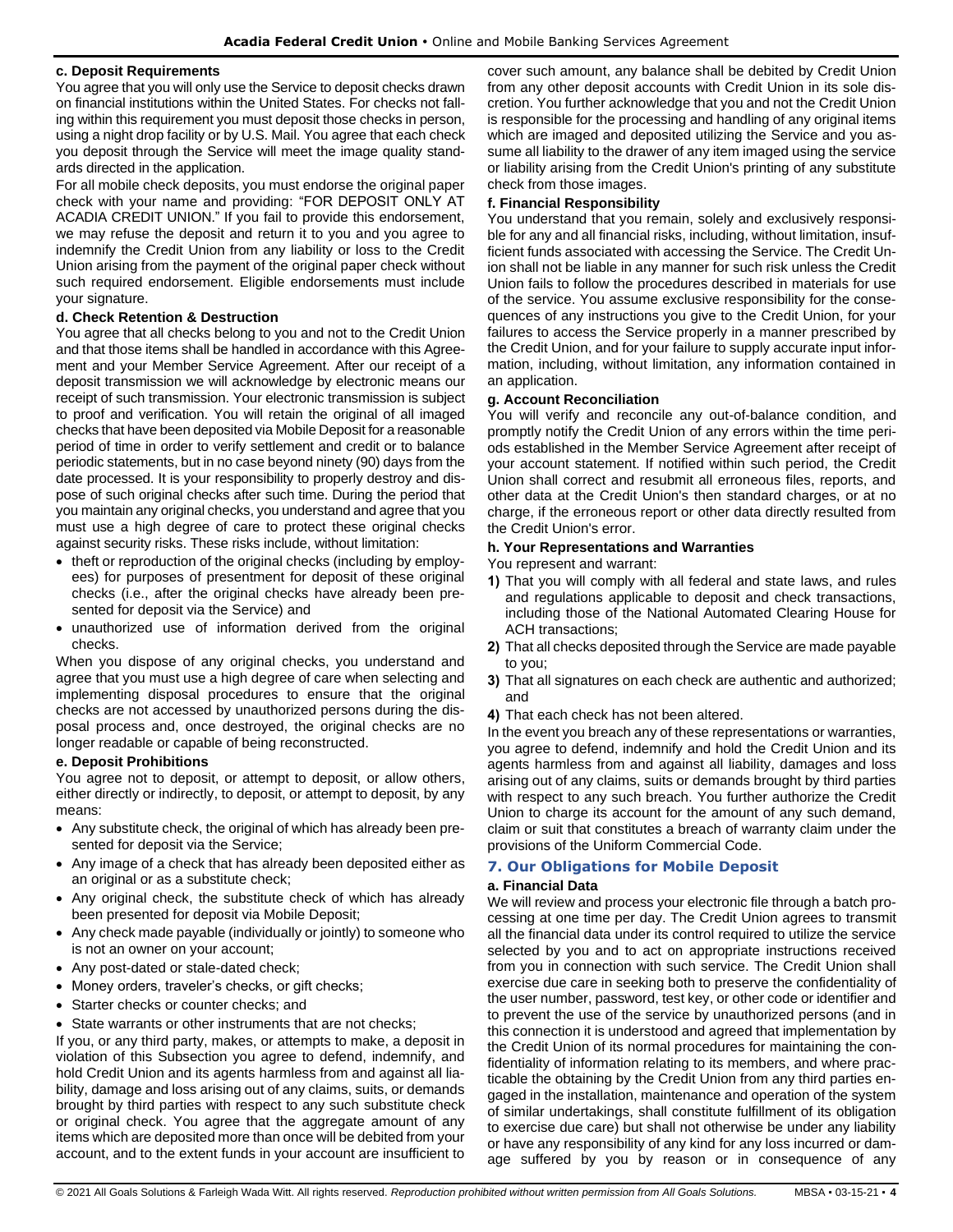unauthorized person gaining access to or otherwise making use of the service. You assume full responsibility for the consequences of any misuse or unauthorized use of or access to the Service.

#### **b. Service Availability**

You understand that Service availability is at all times conditioned upon the corresponding operation and availability of the communication systems used in communicating your instructions and requests to the Credit Union. We will not be liable or have any responsibility of any kind for any loss or damage thereby incurred by you in the event of any failure or interruption of such communication systems or services resulting from the act or omission of any third party, or from any other cause not reasonably within the control of the Credit Union.

# **c. Exception Items**

When we review and process your electronic file, we may reject any electronic image that we determine to be ineligible for the service ("Exception Item") including, without limitation, electronic images of items drawn on banks located outside the United States, items drawn on U.S. Banks in foreign currency, electronic images that are illegible (due to poor image quality or otherwise), electronic images of items previously processed, electronic images previously converted to substitute checks, and electronic images with unreadable MICR information. We will notify you of any Exception Items. You agree that if you wish to attempt to deposit any Exception Item to any of your accounts with Credit Union, you will only do so by depositing the original item on which the Exception Item is based. You acknowledge and agree that even if you do not initially identify an electronic image as an Exception Item, the substitute check created by the Credit Union there from may nevertheless be returned to the Credit Union because, among other reasons, the electronic image is deemed illegible by a paying bank. The Credit Union's failure to identify an Exception Item shall not preclude or limit your obligations to the Credit Union.

#### **d. Account Information**

We will provide you with daily transaction history via the Internet and the Online Banking service detailing items processed, return items, and deposit adjustments.

# **8. Security of Password or Access Code**

#### **a. Security**

The personal identification number, password or access code ("access code") that you select is for your security purposes. The access code is confidential and should not be disclosed to third parties or recorded. You are responsible for safekeeping your access code. You agree not to disclose or otherwise make your access code available to anyone not authorized by you to sign on your accounts. If you authorize anyone to have or use your access code, you understand that person may use the Online or Mobile Banking service to review all of your account information and make account transactions. Therefore, we are entitled to act on transaction instructions received using your access code and you agree that the use of your access code will have the same effect as your signature authorizing transactions.

# **b. Authorization**

If you authorize anyone to use your access code in any manner, that authority will be considered unlimited in amount and manner until you specifically revoke such authority by notifying the Credit Union and changing your access code immediately. You are responsible for any transactions made by such persons until you notify us that transactions and access by that person are no longer authorized and your access code is changed. If you fail to maintain or change the security of these access codes and the Credit Union suffers a loss, we may terminate your electronic funds transfer and account services immediately.

If you authorize the use of biometric login (for example, fingerprint or retinal scan) for Mobile Banking, the service may be accessed using any biometric login recognized by your wireless device, even if it is not your own. If you have permitted another person to use their own biometrics to authorize activity on your wireless device, their biometrics will also gain access to Mobile Banking if you have authorized biometric login.

#### **9. Member Liability**

You are responsible for all transfers you authorize using the Online and Mobile Banking services under this Agreement. If you permit other persons to use your access code, you are responsible for any transactions they authorize or conduct on any of your accounts. However, tell us at once if you believe anyone has used your access code and accessed your accounts without your authority. Telephoning is the best way of keeping your possible losses down. For Online or Mobile Banking transactions, if you tell us within two (2) business days, you can lose no more than \$50 if someone accessed your account without your permission. If you do not tell us within two (2) business days after you learn of the unauthorized use of your account or access code, and we can prove that we could have stopped someone from accessing your account without your permission if you had told us, you could lose as much as \$500.

Also, if your statement shows Online or Mobile Banking transfers that you did not make, tell us at once. If you do not tell us within sixty (60) days after the statement was mailed to you, you may be liable the full amount of the loss if we can prove that we could have stopped someone from making the unauthorized EFT transactions. If a good reason (such as a hospital stay) kept you from telling us, we may extend the time periods.

If you believe your access code has been lost or stolen or that someone has transferred or may transfer money from your account without your permission, call: 855-692-2234, or write to us at: 9 East Main Street, Fort Kent, ME 04743.

# **10. Fees and Charges**

Currently there is no monthly service charge for the Online and Mobile Banking services. You agree to pay all fees and charges for deposit account services as set forth on "Our Rates and Service Charges." All fees and charges are subject to change by the Credit Union upon thirty (30) days written notice to Member.

# **11. Transaction Documentation**

Transfers and withdrawals transacted through the Online and Mobile banking services will be recorded on your periodic statement by mail or electronically if you have requested an electronic statement. You will receive a statement monthly. You may request that your statement be provided electronically.

# **12. Account Information Disclosure**

We will maintain the confidentiality and privacy of your account information in accordance with our privacy policy as stated on our website at: acadiafcu.org. However, we will disclose information to third parties about your account or the transfers you make in the following circumstances:

- As necessary to complete transfers;
- To verify the existence of sufficient funds to cover specific transactions upon the request of a third party, such as a credit bureau or merchant.
- To comply with government agency or court orders;
- If you give us your express permission.

# **13. Disclaimer of Warranties**

YOU ACKNOWLEDGE THAT THE SERVICE IS PROVIDED ON AN "AS IS" AND "AS AVAILABLE" BASIS. THE CREDIT UNION IS NOT RESPONSIBLE FOR ANY ERRORS OR OMISSIONS IN OR TO ANY INFORMATION RESULTING FROM YOUR USE OF THE SERVICE. THE CREDIT UNION MAKES NO AND EXPRESSLY DISCLAIMS ALL WARRANTIES, EXPRESS OR IMPLIED, REGARDING THE SERVICE INCLUDING THE WARRANTY OF TITLE AND THE IMPLIED WARRANTIES OF MERCHANTABILITY, FITNESS FOR A PARTICULAR PURPOSE AND NONINFRINGEMENT. WITHOUT LIMITING THE GENERALITY OF THE FOREGOING, THE CREDIT UNION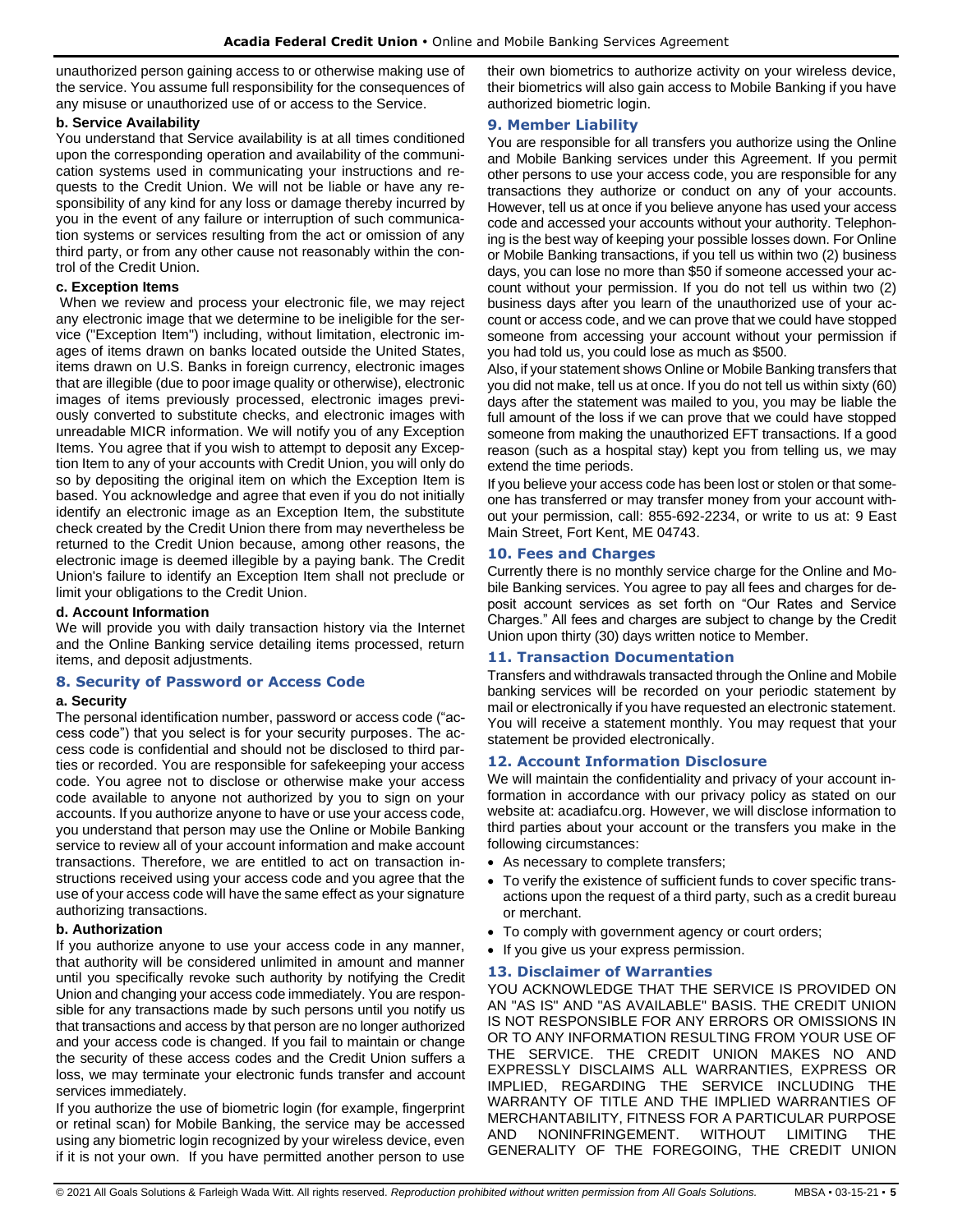DISCLAIMS ANY WARRANTIES REGARDING THE OPERATION, PERFORMANCE OR FUNCTIONALITY OF THE SERVICE (INCLUDING, WITHOUT LIMITATION, THAT THE SERVICE WILL OPERATE WITHOUT INTERRUPTION OR BE ERROR FREE). YOU FURTHER ACKNOWLEDGE THAT THERE ARE CERTAIN SECURITY, CORRUPTION, TRANSMISSION ERROR AND ACCESS AVAILABILITY RISKS ASSOCIATED WITH USING OPEN NETWORKS SUCH AS THE INTERNET AND/OR TELECOMMUNICATION LINES OR CIRCUITS. YOU ASSUME ALL RISKS RELATING TO THE FOREGOING.

#### **14. Our Liability for Failure to Make Transactions**

If we do not complete a transfer to or from your account on time or in the correct amount according to our agreement with you, we will be liable for your losses or damages. Our sole responsibility for an error in a transfer will be to correct the error. You agree that neither we nor the service providers shall be responsible for any loss, property damage or loss, whether caused by the equipment, software, Credit Union, or by Online browser providers such as Microsoft (Microsoft Internet Explorer), Apple (Safari), Mozilla (Firefox), Google (Chrome) or by Internet access providers or by online service providers or by an agent or subcontractor for any of the foregoing. Nor shall we or our service providers be responsible for any direct, indirect, special, or consequential economic or other damages arising in any way out of the installation, download, use, or maintenance of the equipment, software, online access services, or Internet browser or access software. In this regard, although we have taken measures to provide security for communications from you to us via the online access service and may have referred to such communication as "secured," we cannot and do not provide any warranty or guarantee of such security. In states that do not allow the exclusion or limitation of such damages, our liability is limited to the extent permitted by applicable law. The Credit Union and our service providers will not be liable for the following:

- If, through no fault of ours, you do not have enough available funds in your account to make the transfer, your account is inactive, or the transfer would go over the credit limit on your line of credit, if applicable.
- If you used the wrong access code or you have not properly followed any applicable computer, or Credit Union user instructions for making transfer and bill payment transactions
- If your computer fails or malfunctions or the phone lines or Credit Union computer system was not properly working, and such problem should have been apparent when you attempted such transaction.
- If circumstances beyond your control (such as fire, flood, telecommunication outages or strikes, equipment or power failure) prevent making the transaction.
- If the funds in your account are subject to an administrative hold, legal process or other claim.
- If you have not given the Credit Union complete, correct and current instructions so the Credit Union can process a transfer.
- If, through no fault of ours, a bill payment or funds transfer transaction does not reach a particular payee due to changes in the payee address, account number or otherwise; the time you allow for payment delivery was inaccurate; or the payee failed to process a payment correctly, or in a timely manner, and a fee, penalty, or interest is assessed against you.
- If the error was caused by a system beyond the Credit Union's control such as a telecommunications system, an Online service provider, any computer virus or problems related to software not provided by Credit Union.

We may establish other exceptions in addition to those listed above.

# **15. Our Limited Liabilities for Mobile Deposit**

# **a. Direct Damages**

THE CREDIT UNION'S LIABILITY SHALL BE LIMITED TO DIRECT DAMAGES SUSTAINED BY MEMBER AND ONLY TO THE EXTENT SUCH DAMAGES ARE A DIRECT RESULT OF THE CREDIT UNION'S GROSS NEGLIGENCE OR WILLFUL MISCONDUCT; PROVIDED THAT THE MAXIMUM AGGREGATE LIABILITY OF THE CREDIT UNION RESULTING FROM ANY SUCH CLAIMS SHALL NOT EXCEED ONE HUNDRED DOLLARS. IN NO EVENT SHALL THE CREDIT UNION BE LIABLE FOR SPECIAL, INCIDENTAL, PUNITIVE OR CONSEQUENTIAL LOSS OR DAMAGE OF ANY KIND INCLUDING LOST PROFITS WHETHER OR NOT THE CREDIT UNION HAS BEEN ADVISED OF THE POSSIBILITY OF SUCH LOSS OR DAMAGE. THE CREDIT UNION'S LICENSORS OR SUPPLIERS WILL NOT BE SUBJECT TO ANY LIABILITY TO MEMBER IN CONNECTION WITH ANY MATTER*.*

# **b. Your Duty to Report Errors**

You will notify the Credit Union of any errors, omissions, or interruptions in, or delay or unavailability of, the Services as promptly as practicable, and in any event within one business day after the earliest of discovery thereof, or the date discovery should have occurred through the exercise of reasonable care, and, in the case of any error, within fourteen (14) days of the date of the earliest notice to you which reflects the error. Your failure to notify the Credit Union of any error, omission, or other discrepancy within seven (7) days from the date of a loss shall relieve the Credit Union of any liability for such error, omission, or discrepancy.

#### **c. The Credit Union's Performance**

You acknowledge and agree that the Credit Union shall not be liable for any damages or loss of any kind resulting from any unintentional error or omission by the Credit Union in performing the Service, in accordance with or unintentional deviation from the terms and conditions of this Agreement. You acknowledge that the Credit Union's systems and procedures established for providing the Service are commercially reasonable.

#### **d. Limitation of Liability**

The Credit Union shall have no liability to you, or any other person or entity for any loss, damage, cost, or expense arising out of this Agreement or the Service regardless of the form in which asserted, whether in contract, tort (including negligence), warranty, or any other legal or equitable grounds, and regardless of whether the remedies available fail of their essential purpose, except as provided by applicable law for any error or delay in performing the Service provided for in this Agreement, and we shall have no liability for not effecting a transaction, if:

- **1)** We receive actual notice or have reason to believe that you filed or commenced a petition or proceeding for relief under any bankruptcy or similar law;
- **2)** The ownership of funds involving a transaction is in question;
- **3)** We suspect a breach of the security procedures;
- **4)** We suspect that your account has been used for illegal or fraudulent purposes; or
- **5)** We reasonably believe that a transaction is prohibited by federal law or regulation, or otherwise so provided in the Agreement.

The Credit Union will not be liable if Member fails to report timely any error or discrepancy reflected in an account statement prepared by the Credit Union, or if Member fails to report a breach of a security procedure. If the Credit Union fails to perform under this Agreement in accordance with the standards set herein, the Credit Union's liability for damages, losses, and other compensation owing to you will be limited as set forth above.

# **16. Termination of Online & Mobile Banking**

You agree that we may terminate this Agreement and your Online and Mobile Banking services, if you, or any authorized user of your Online or Mobile Banking services or access code breach this or any other agreement with us; or if we have reason to believe that there has been an unauthorized use of your Accounts or access code; or if you conduct or attempt to conduct any fraudulent, illegal or unlawful transaction; or if we reasonably believe your account conduct poses an undue risk of illegality or unlawfulness. You or any other party to